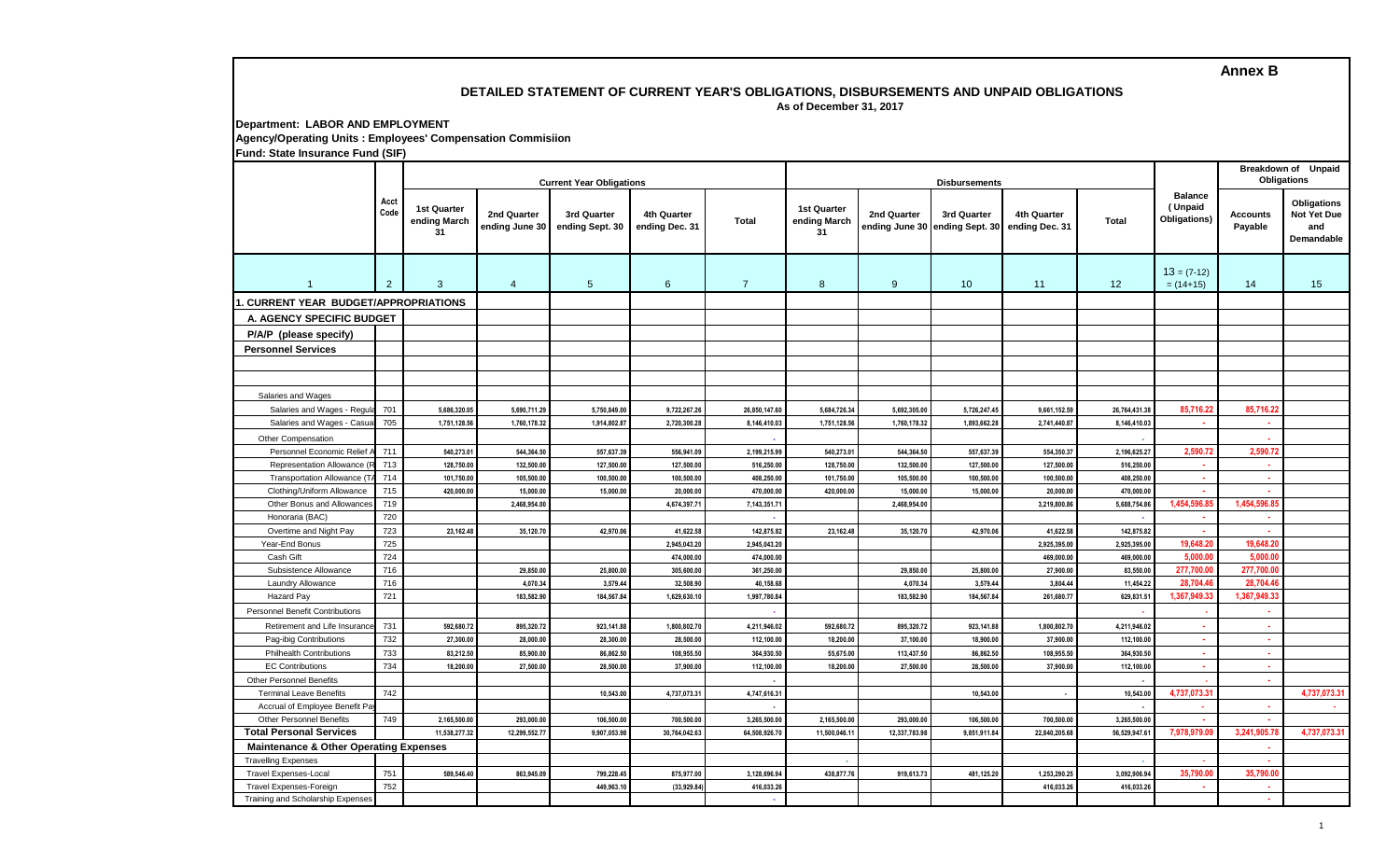# **Annex B**

# **DETAILED STATEMENT OF CURRENT YEAR'S OBLIGATIONS, DISBURSEMENTS AND UNPAID OBLIGATIONS**

 **As of December 31, 2017**

**Department: LABOR AND EMPLOYMENT**

**Agency/Operating Units : Employees' Compensation Commisiion**

**Fund: State Insurance Fund (SIF)**

|                                                       | Acct<br>Code   |                                   |                               | <b>Current Year Obligations</b> |                               |                | <b>Disbursements</b>                     |              |                                               |                               |              |                                           | <b>Breakdown of Unpaid</b><br>Obligations |                                                               |
|-------------------------------------------------------|----------------|-----------------------------------|-------------------------------|---------------------------------|-------------------------------|----------------|------------------------------------------|--------------|-----------------------------------------------|-------------------------------|--------------|-------------------------------------------|-------------------------------------------|---------------------------------------------------------------|
|                                                       |                | 1st Quarter<br>ending March<br>31 | 2nd Quarter<br>ending June 30 | 3rd Quarter<br>ending Sept. 30  | 4th Quarter<br>ending Dec. 31 | <b>Total</b>   | <b>1st Quarter</b><br>ending March<br>31 | 2nd Quarter  | 3rd Quarter<br>ending June 30 ending Sept. 30 | 4th Quarter<br>ending Dec. 31 | <b>Total</b> | <b>Balance</b><br>(Unpaid<br>Obligations) | <b>Accounts</b><br>Payable                | <b>Obligations</b><br><b>Not Yet Due</b><br>and<br>Demandable |
|                                                       | $\overline{2}$ | 3                                 | $\overline{4}$                | 5                               | 6                             | $\overline{7}$ | 8                                        | 9            | 10 <sup>°</sup>                               | 11                            | 12           | $13 = (7-12)$<br>$= (14+15)$              | 14                                        | 15                                                            |
| Training Expenses (Including MOA                      | 753            | 1,055,907.59                      | 1,225,531.7                   | 1,882,958.4                     | 5,250,707.4                   | 9,415,105.23   | 650,978.59                               | 1,331,960.7  | 1,194,116.22                                  | 5,181,349.63                  | 8,358,405.1  | 1,056,700.0                               | 1,056,700.0                               |                                                               |
| Supplies and Materials Expenses                       |                |                                   |                               |                                 |                               |                |                                          |              |                                               |                               |              |                                           | ×                                         |                                                               |
| Office Supplies Expenses                              | 755            | 288,493.07                        | 125,366.82                    | 134,017.32                      | 71,308.25                     | 619,185.46     | 42,566.00                                | 237,255.07   | 138,019.92                                    | 193,489.47                    | 611,330.46   | 7,855.0                                   | 7,855.0                                   |                                                               |
| Other Office Supplies Expenses                        | 765            | 157,417.22                        | 304.384.1                     | 258.580.60                      | 127,619.09                    | 848,001.07     | 10,460.00                                | 221.630.12   | 265,274.63                                    | 348.186.32                    | 845,551.07   | 2,450.0                                   | 2.450.00                                  |                                                               |
| Semi-Expendable - Office Equipm                       | OE             | 20,099.0                          | 363.384.50                    | 6,818.00                        | 95,958.00                     | 486,259.50     | 20,099.00                                | 363.384.50   | 6,818.00                                      | 95,958.00                     | 486,259.50   | $\sim$                                    | $\sim$                                    |                                                               |
| Semi-Expendable - Furniture & Fi:                     | FF             | 28,978.00                         | 27,650.0                      | 24,590.00                       | 29,560.00                     | 110,778.00     | 28,978.00                                | 27,650.00    | 24,590.00                                     | 29,560.00                     | 110,778.00   | $\sim$                                    | 14                                        |                                                               |
| Fuel, Oil and Lubricants Expenses                     | 761            | 118,940.73                        | 65,148.64                     | 65,888.52                       | 28,356.53                     | 278,334.42     | 67,730.73                                | 66,358.64    | 65,888.52                                     | 78,356.53                     | 278,334.42   | $\sim$                                    | a.                                        |                                                               |
| Textbooks and Instructional Mater                     | 763            |                                   |                               |                                 |                               | r.             | $\overline{\phantom{a}}$                 |              |                                               |                               |              | ×.                                        | $\sim$                                    |                                                               |
| <b>Utility Expenses</b>                               |                |                                   |                               |                                 |                               |                |                                          |              |                                               |                               |              |                                           | $\sim$                                    |                                                               |
| <b>Water Expenses</b>                                 | 766            | 38,614.3                          | 120,202.48                    | 148,999.58                      | 214,502.90                    | 522,319.27     | 38,614.31                                | 120,202.48   | 97,595.62                                     | 264,883.80                    | 521,296.2    | 1,023.06                                  | 1,023.0                                   |                                                               |
| <b>Electricity Expenses</b>                           | 767            | 177,210.52                        | 877,637.3                     | 778,165.1                       | (247, 893.5)                  | 1,585,119.36   | 171,992.75                               | 593,206.69   | 348,863.58                                    | 70,368.24                     | 1,184,431.2  | 400,688.10                                | 400,688.1                                 |                                                               |
| <b>Communication Expenses</b>                         |                |                                   |                               |                                 |                               |                |                                          |              |                                               |                               |              |                                           | ×                                         |                                                               |
| Postage and Deliveries (Philippine                    | 771            | 117,184.22                        | 107,089.06                    | 74,208.84                       | 62,423.69                     | 360,905.81     | 71,258.22                                | 128,115.06   | 74,208.84                                     | 86,231.19                     | 359,813.3    | 1,092.5                                   | 1,092.5                                   |                                                               |
| Telephone Expenses-Landline (Ma                       | 772            | 264.407.92                        | 268.372.34                    | 270.004.50                      | 288.214.26                    | 1.090.999.02   | 263,967.19                               | 268.813.07   | 270.004.50                                    | 279.120.98                    | 1.081.905.74 | 9,093.2                                   | 9.093.2                                   |                                                               |
| Telephone Expenses-Mobile (Mair                       | 773            | 84.554.08                         | 67,216.81                     | 99,030.72                       | 110,831.96                    | 361,633.57     | 84.554.08                                | 67,216.81    | 99,030.72                                     | 102,682.66                    | 353,484.27   | 8.149.3                                   | 8.149.3                                   |                                                               |
| Internet Subscription Expenses                        | 774            | 79,800.00                         | 79,800.00                     | 79,800.00                       | 107,800.00                    | 347,200.00     | 79,800.00                                | 79,800.00    | 79,800.00                                     | 79,800.00                     | 319,200.00   | 28,000.0                                  | 28,000.0                                  |                                                               |
| Cable, Sattelite & Telegraph & Ra                     | 775            |                                   |                               |                                 |                               |                |                                          |              |                                               |                               |              | . .                                       | $\sim$                                    |                                                               |
| Membership Dues and Contribut                         | 778            |                                   | 100,000.00                    |                                 |                               | 100,000.00     |                                          | 100,000.00   |                                               |                               | 100,000.00   | . н.                                      | ×.                                        |                                                               |
| Confidential, Intelligence and Extraordinary Expenses |                |                                   |                               |                                 |                               | ÷.             |                                          |              |                                               |                               |              | ×.                                        | ×.                                        |                                                               |
| <b>Extraordinary Expenses</b>                         | 883            | 10,431.71                         | 19,625.13                     | 22,193.99                       | 65,349.17                     | 117,600.00     | 10,431.71                                | 19,625.13    | 22,193.99                                     | 35,406.33                     | 87,657.1     | 29,942.84                                 | 29.942.84                                 |                                                               |
| <b>Professional Services</b>                          |                |                                   |                               |                                 |                               | n.             |                                          |              |                                               |                               |              | ×.                                        | $\sim$                                    |                                                               |
| <b>Legal Services</b>                                 | 791            | 30,000.00                         | 22,500.00                     | 22,500.00                       | 15,000.00                     | 90,000.00      | 30,000.00                                | 22,500.00    | 22,500.00                                     | 15,000.00                     | 90,000.00    | $\sim$                                    | $\mathbf{r}$                              |                                                               |
| <b>Auditing Services</b>                              | 792            |                                   | 2,511,410.00                  |                                 |                               | 2,511,410.00   |                                          | 2,511,410.00 |                                               |                               | 2,511,410.0  | $\sim$                                    | 14                                        |                                                               |
| <b>Other Professional Services</b>                    | 799            | 309,911.76                        | 1,038,210.87                  | 4,967,172.37                    | 1.695.162.44                  | 8,010,457.44   | 309,911.76                               | 1.031.342.87 | 1,450,713.67                                  | 2.550.461.89                  | 5,342,430.1  | 2.668.027.25                              | 2.668.027.2                               |                                                               |
| <b>General Services</b>                               |                |                                   |                               |                                 |                               |                |                                          |              |                                               |                               |              |                                           | - 11                                      |                                                               |
| General Services (SPES Program                        | 795            |                                   | 419,962.3                     |                                 |                               | 419,962.32     |                                          | 419,962.32   |                                               |                               | 419,962.3    |                                           | $\sim$                                    |                                                               |
| <b>Janitorial Services</b>                            | 796            | 388,055.18                        | 916,880.9                     | 540,003.7                       | 1,452,285.18                  | 3,297,225.10   | 388,055.18                               | 916,880.95   | 540,003.79                                    | 1,016,422.73                  | 2,861,362.6  | 435,862.45                                | 435,862.4                                 |                                                               |
| <b>Security Services</b>                              | 797            | 727,937.00                        | 873,524.40                    | 873,524.40                      | 1,051,492.8                   | 3,526,478.65   | 727,937.00                               | 873,524.40   | 873,524.40                                    | 899,549.24                    | 3,374,535.0  | 151,943.6                                 | 151,943.6                                 |                                                               |
| Repairs and Maintenance                               |                |                                   |                               |                                 |                               |                |                                          |              |                                               |                               |              |                                           | ٠.                                        |                                                               |
| Repairs & Maintenance - Building                      | 811            | 125,996.00                        | 54,832.66                     | 741.423.49                      | 241,190.6                     | 1,163,442.76   | 66,553.00                                | 114,275.66   | 106,168.49                                    | 692.323.93                    | 979,321.0    | 184,121.6                                 | 184,121.6                                 |                                                               |
| Repairs & Maintenance - Office E                      | 821            |                                   | 9,228.00                      | 26,004.25                       | 4,950.00                      | 40,182.25      |                                          | 9.228.00     | 26,004.25                                     | 4,950.00                      | 40,182.25    |                                           | $\sim$                                    |                                                               |
| Repairs & Maintenance - Office F                      | 822            |                                   |                               |                                 |                               |                |                                          |              |                                               |                               |              |                                           | ×                                         |                                                               |
| Repairs & Maintenance - IT Equip                      | 823            | 98,306.12                         | 31,322.24                     | 94,055.1                        | 7,966.68                      | 231,650.14     | 53,141.68                                | 76,486.68    | 94,055.10                                     | 3,666.68                      | 227,350.1    | 4,300.0                                   | 4,300.0                                   |                                                               |
| Repairs & Maintenance - Motor Vo                      | 841            | 128,598.35                        | 106,409.50                    | 139,757.34                      | 122,831.32                    | 497,596.51     | 128,598.35                               | 106,409.50   | 139,757.34                                    | 122,831.32                    | 497,596.5    | . п.                                      | . н.                                      |                                                               |
|                                                       |                |                                   |                               |                                 |                               |                |                                          |              |                                               |                               |              |                                           | . н.                                      |                                                               |
| Donation                                              | 878            | 6,000.00                          | 50,000.00                     | 48,800.00                       | 515,000.00                    | 619,800.00     | 6,000.00                                 | 50,000.00    | 48,800.00                                     | 515,000.00                    | 619,800.0    | ×.                                        | $\sim$                                    |                                                               |
| Miscellaneous Expenses                                | 884            | 176,208.00                        | 30,758.05                     | 269,071.00                      | 146,045.25                    | 622,082.30     | 176,208.00                               | 30,758.0     | 254,371.50                                    | 160,744.75                    | 622,082.30   | ×.                                        | ×.                                        |                                                               |
| Taxes, Insurance Premiums an                          | 891            |                                   |                               |                                 |                               |                |                                          |              |                                               |                               |              | ×.                                        | <b>Section</b>                            |                                                               |
| <b>Fidelity Bond Premiums</b>                         | 892            | 9.113.37                          | 10.407.21                     | 10.112.09                       | 10.209.35                     | 39.842.02      | 9.113.37                                 | 10.407.21    | 10.112.09                                     | 10.209.35                     | 39.842.02    |                                           | ×.                                        |                                                               |